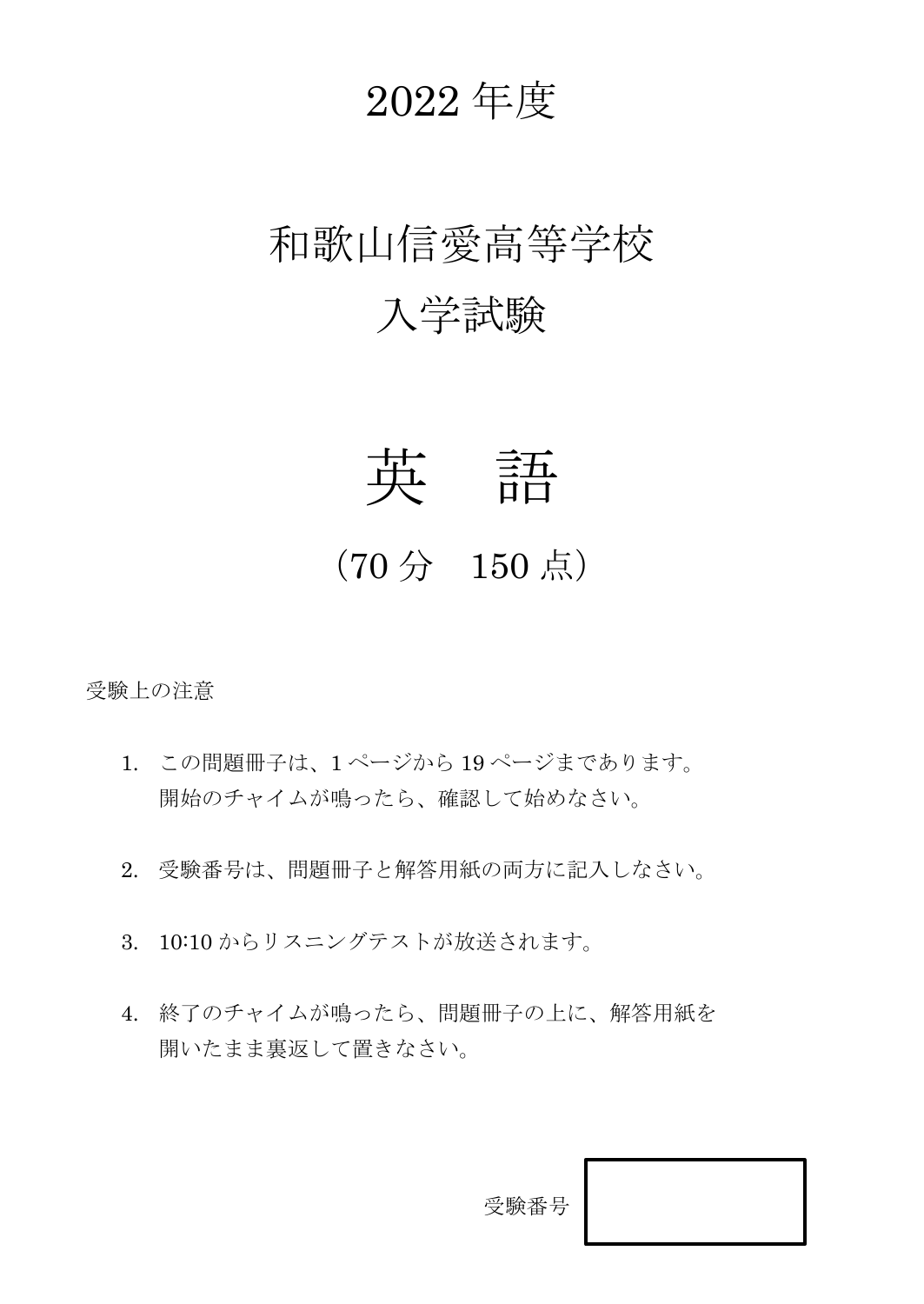[ 1 ] リスニングテスト:問題は PART 1 から PART 3 まであります。 放送中にメモをとってもかまいません。

- PART 1 3 つの会話を聞いて、それぞれの質問に対する答えとして最も適当なものを 1 つずつ 選び、記号で答えなさい。会話は 2 度ずつ読まれます。
- 1. How many times did the man visit Canada last year?
	- A. One time.
	- B. Two times.
	- C. Three times.
	- D. Four times.
- 2. What will the man do on Sunday?
	- A. Visit his mother.
	- B. Play a baseball game.
	- C. Study for his test.
	- D. Go to the park.
- 3. What happened yesterday?
	- A. The girl had a birthday party.
	- B. The girl's mother made her a cake at home.
	- C. It was the girl's friend's birthday.
	- D. The girl ate dinner with her family.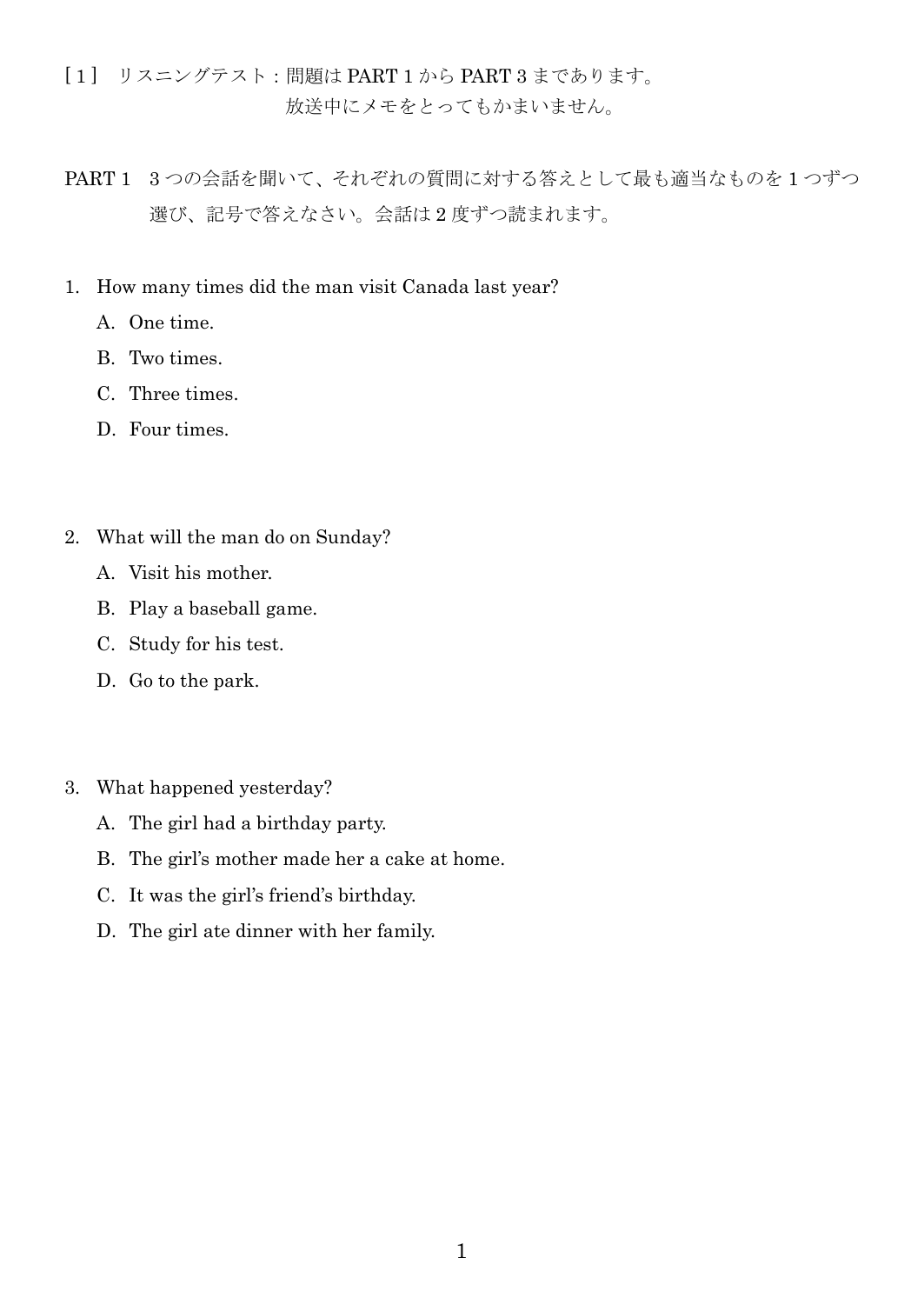PART2 2つの会話を聞いて、1~6の( )内に当てはまるものを書きなさい。 13は英語1語で、2466は数字で答えなさい。会話は2度ずつ読まれます。

 $\mathbf{1}$ .

| Monday |                              |  |  | Tuesday                         | Wednesday                             |  |                     |  |  |  |
|--------|------------------------------|--|--|---------------------------------|---------------------------------------|--|---------------------|--|--|--|
|        | 9 am – Flight                |  |  | $\oslash$ ) am $-$ Meeting      |                                       |  | $10 am - Meeting$   |  |  |  |
|        | $4:30 \text{ pm}$ - New York |  |  | $2 \, \text{pm}$ – Meeting      | $12 \,\mathrm{pm} - \,\mathrm{Lunch}$ |  |                     |  |  |  |
|        | $7 \text{pm} - (0)$          |  |  | $4 \, \text{pm}$ - Presentation |                                       |  | $1 \text{pm} - (3)$ |  |  |  |

 $\overline{2}$ .

|                                            | Menu |                                                 |  |
|--------------------------------------------|------|-------------------------------------------------|--|
| Small pasta $$4$                           |      | Set salad $\begin{array}{cc} 5 & 0 \end{array}$ |  |
| Medium pasta $S \in \mathbb{Q}$            |      | Green salad $55$                                |  |
| Large pasta $\quad \mathsf{S}(\mathsf{S})$ |      |                                                 |  |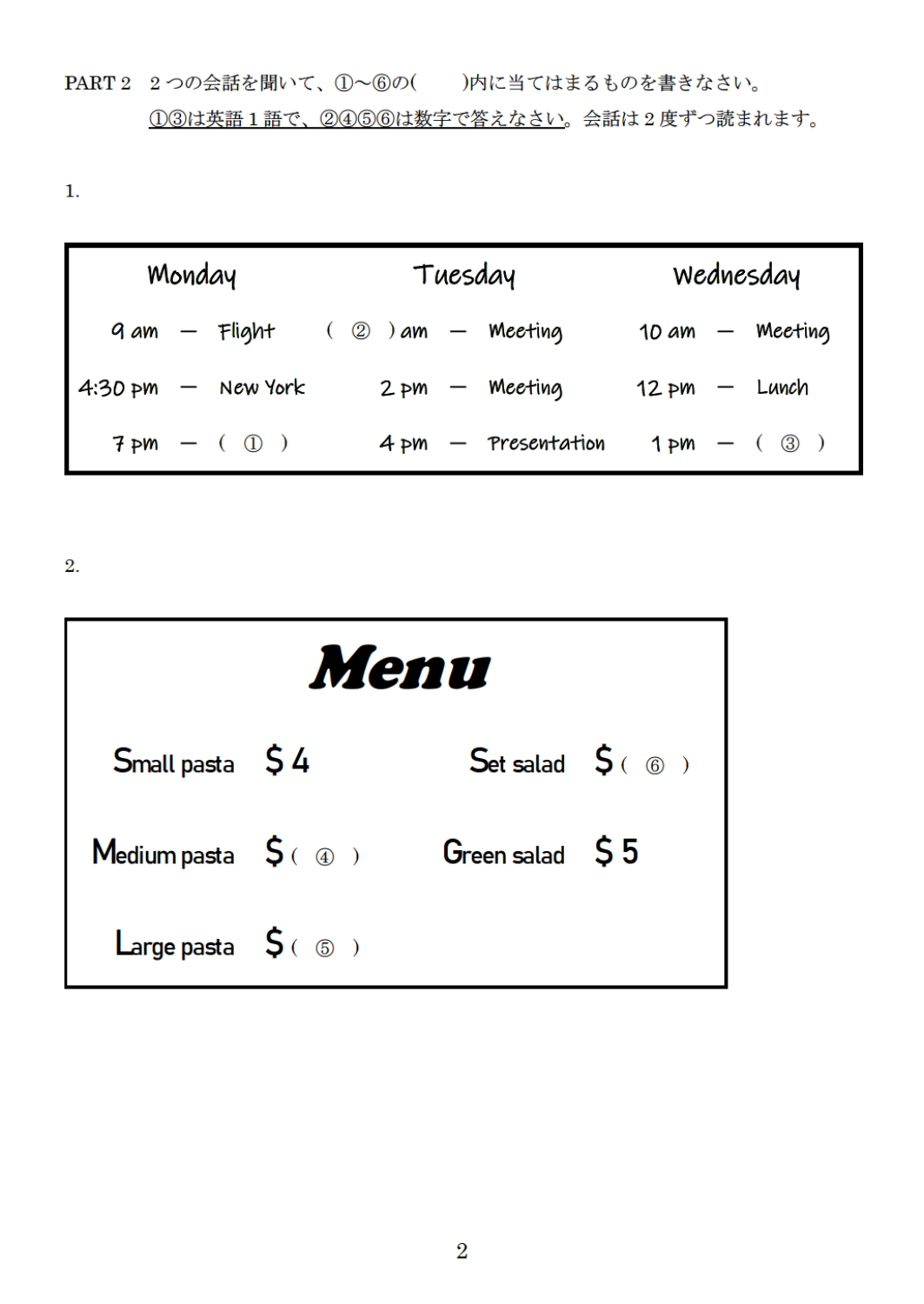- PART 3 5つの英文を聞いて、1つへのの()内に当てはまるものを書きなさい。 ①~④は英語 1 語で、⑤~⑦は英文で答えなさい。英文は 2 度ずつ読まれます。
- 1. I'm in the tennis club. But during my winter  $(\mathbb{Q})$ , I fell off my bike and  $(\mathbb{Q})$ my leg. Now I can't play in the city tournament, so I am really sad. I will do my best next year.
- 2. Daisy likes books and art. She often reads ( ③ ) before school. She likes mystery books the best. She also paints pictures. She  $( \varphi )$  to the art club with her best friend.
- 3. A: You look happy Ken, what's up?
	- B: My mother is coming to visit me tomorrow.
	- A: That's good news!  $($
	- B: For about a week.
- 4. A: ( ⑥ )
	- B: No, my sister's friends are there. It will be too noisy.
	- A: Well, we can go to the library. What do you think?
	- B: That is a better idea.
- 5. A: Two tickets for Tokyo, please.
	- B: Ok, what time would you like to leave?
	- A: The three o'clock train, please.
	- B:  $( \qquad \qquad (7)$  Bi How about 3:20?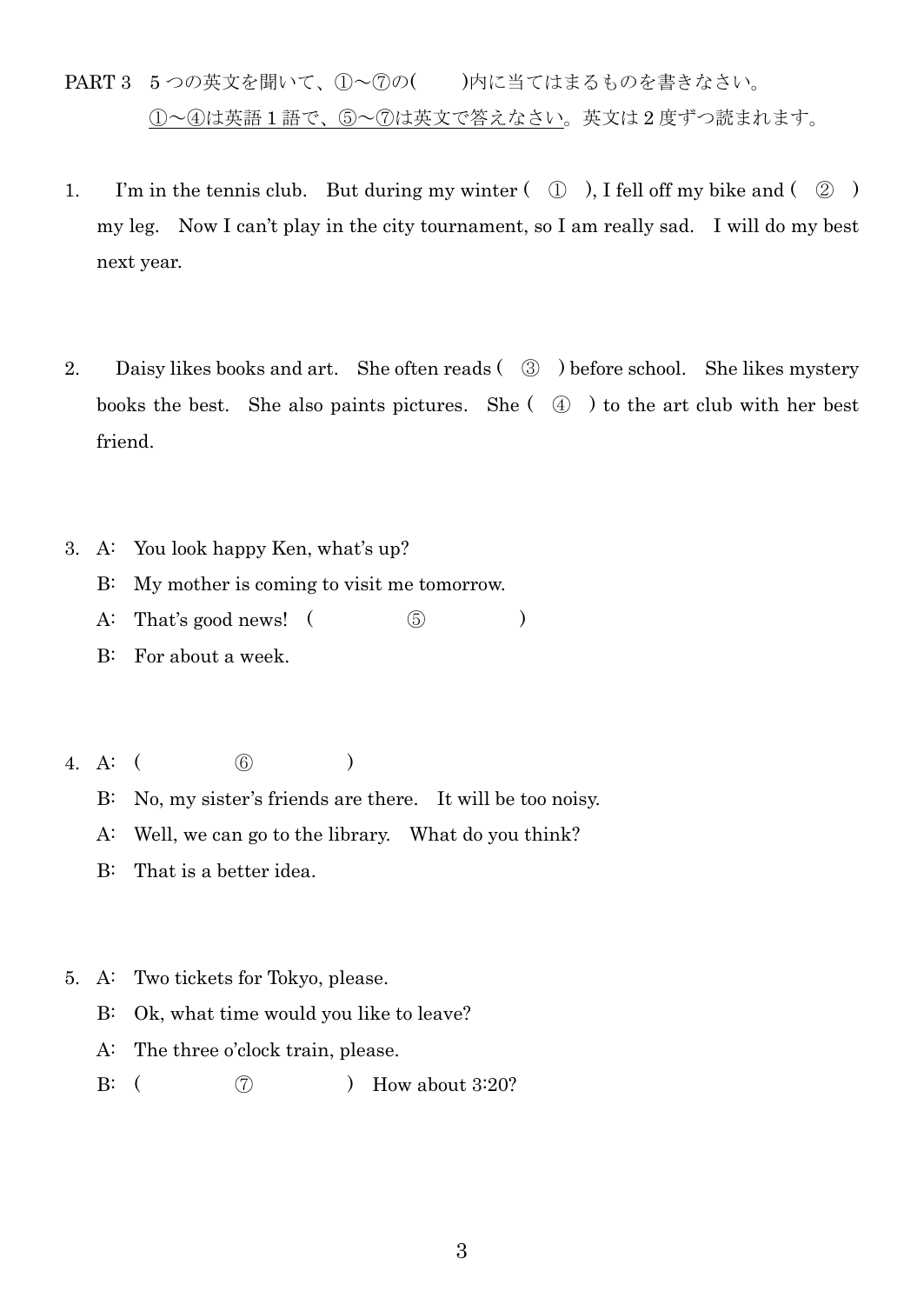- [ 2 ] 意味の通る正しい英文になるように、( )内に入る最も適当なものを 1 つずつ選び、 記号で答えなさい。
- 1. You must come home ()
	- $\triangledown$  so I am very hungry now.  $\check{\phantom{1}}$  after you miss the train.
	- $\dot{\triangledown}$  before it gets dark.  $\perp$  but you will be in time.
- 2. I will be glad  $($ )  $\triangledown$  if you invite me to the party.  $\blacktriangleleft$  though you called me.
	-
- 3. Get up now,  $($ )  $\triangledown$  since you went to bed late.  $\blacktriangleleft$  until you go to the station.
- 4. It was raining hard ()
	-
	- $\dot{\triangledown}$  before I finish my homework.  $\perp$  if you come with me.
- 記号で答えなさい。

1. A: Where have you been?

- $B: ($
- $\mathcal{T}$  It's up to you.  $\mathcal{A}$  Not really.
- 
- 2. A: Shall I open the window?  $B: ($ 
	- $\mathcal{T}$  Yes, let's. That's a good idea.  $\mathcal{A}$  No, thank you. It's a little cold.  $\dot{\triangledown}$  Sure. Here you are.  $\perp$  Sorry, I can't. I'm busy.
		- 4
- 
- 
- 
- 
- $\dot{\mathcal{D}}$  when I smile.  $\mathcal{L}$  and I wait for you.
	-
- $\dot{\triangledown}$  while you are cleaning.  $\perp$  or you will be late for school.
- $\mathcal{T}$  that I was very sick.  $\mathcal{A}$  when I woke up this morning.
	-

[ 3 ] 各組の対話文が成り立つように、( )内に入る最も適当なものを 1 つずつ選び、

- $\dot{\triangledown}$  I've been to the post office.  $\perp$  I don't know where it is.
	-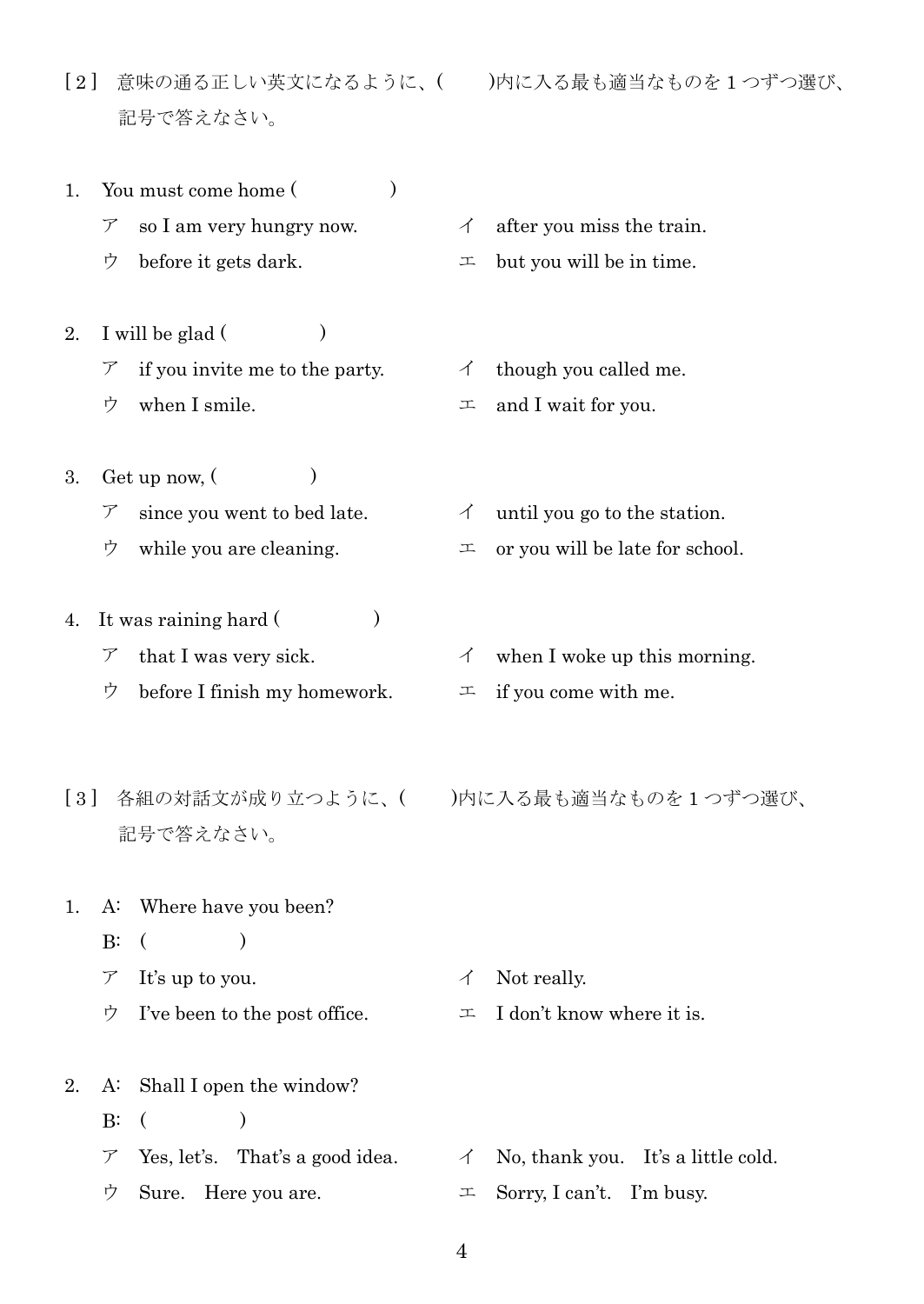3. A: Emily! Dinner is ready!

- $B: ($
- $\mathcal{T}$  I'm coming!  $\mathcal{A}$  I'm going!  $\mathcal{D}$  Oh, do you?  $\mathcal{I}$  Help yourself.
- 4. A: Excuse me. ( )
	- B: Sure. Just go straight this street and you'll find it on your right.
	- $\mathcal{T}$  May I ask you a question?
	- $\angle$  Can I give you a map?
	- ウ Could you tell me the way to the library?
	- $\perp$  Can I speak to you?
- 5. A: I heard that Yumi will move to Kyoto.
	- B: Really? I didn't know that. Let's have a goodbye party for her!
	- $A: ($
	- B: Oh, I'm sorry about that. I wanted to know earlier.
	- ア Did she tell you?
	- $\triangleleft$  Actually she will leave tonight.
	- ウ She kept it a secret.
	- $\perp$  When should we set the date?
- 6. A: May I help you?
	- B: Yes, please. I'm looking for a jacket.
	- A: How about this one?
	- B: It's too small for me.  $($
	- A: Ok. Then, how about that one?
	- $\triangledown$  What size is this?  $\blacktriangle$  Can you show me a cheaper one?
	- $\dot{\triangledown}$  Can you show me a bigger one?  $\perp$  Do you have another color?
		-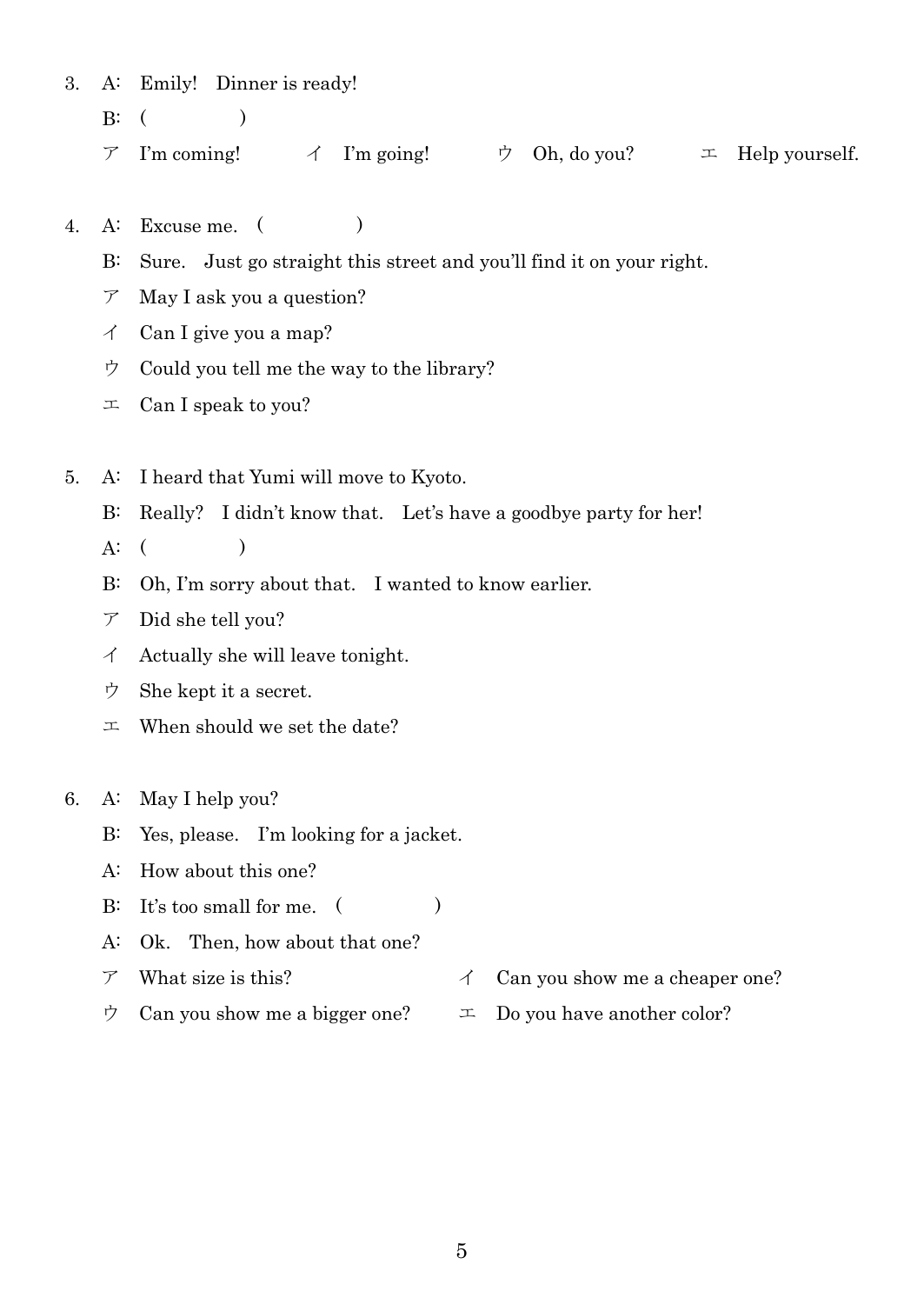- 1. My cousin collects comics. It is his hobby.  $To ( ) comes ( ) my cousin's hobby.$
- 2. My sister lost her dictionary, and she doesn't have it now.  $My$  sister  $($   $)$   $($   $)$  her dictionary.
- 3. Would you buy me lunch? Would you buy lunch  $($   $)$   $($   $)$ ?
- 4. What languages are spoken in Canada? What languages  $($   $)$  they  $($   $)$  in Canada?
- [ 5 ] 日本文の意味を表す英文になるように、( )内に適当な語を 1 語ずつ書きなさい。
- 1. 私たちの町には 2 つの博物館があります。  $($   $)$   $($   $)$  two museums in our town.
- 2. 彼らは今すぐ出発する必要はありません。 They don't  $()$  ( ) start right now.
- 3. ユウコは公園の前で待っています。 Yuko is waiting  $($  ) front  $($  ) the park.
- 4. この T シャツはいくらですか。
	- $($   $)$   $($   $)$  is this T-shirt?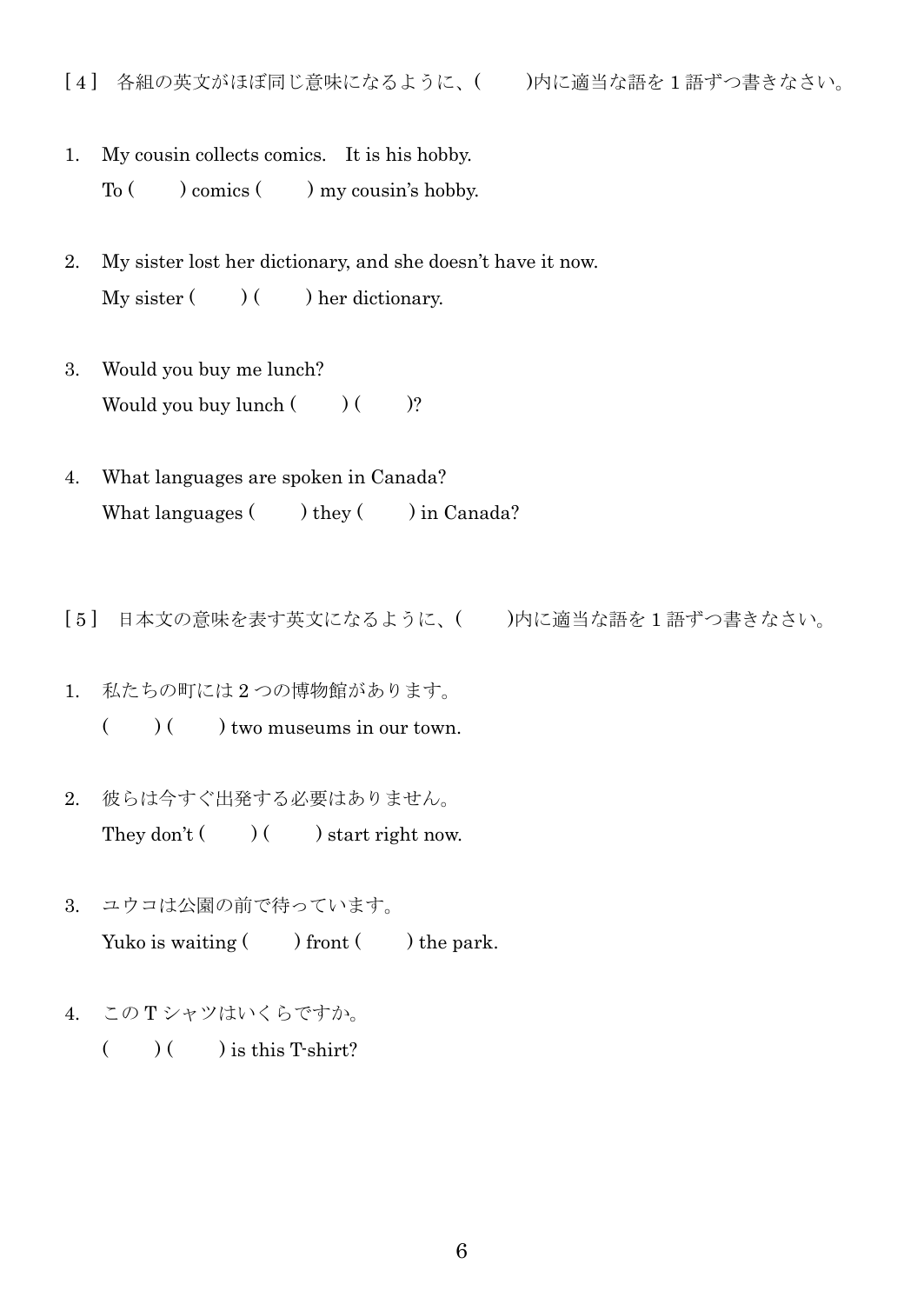- [ 6 ] 日本文の意味を表す英文になるように、( )内の語(句)を並べかえなさい。 ただし、文頭に来る語も小文字にしてあります。
- 1. 私はたいてい駅まで歩いていきます。  $($  to  $/$  usually  $/$  I  $/$  the station  $/$  walk  $).$
- 2. 木の下で眠っている犬は私の犬です。 ( the tree / the dog / is / sleeping / mine / under ).
- [ 7 ] 日本文の意味を表す英文を【 】内の語を用いて指定された語数で書きなさい。 ただし、指定された語も語数に含みます。
- 1. あなたの言葉は彼女を悲しませた。 <br> **directed in the Setup Terminal Setup Terminal Terminal Terminal Setup Terminal Terminal Setup Terminal Termina** 2. 彼は日本には 1 人も友人がいない。 **http://www.frack.com/friends** 7 語 】
- 3. この家がいつ建てられたか知っていますか。 【 built 8 語 】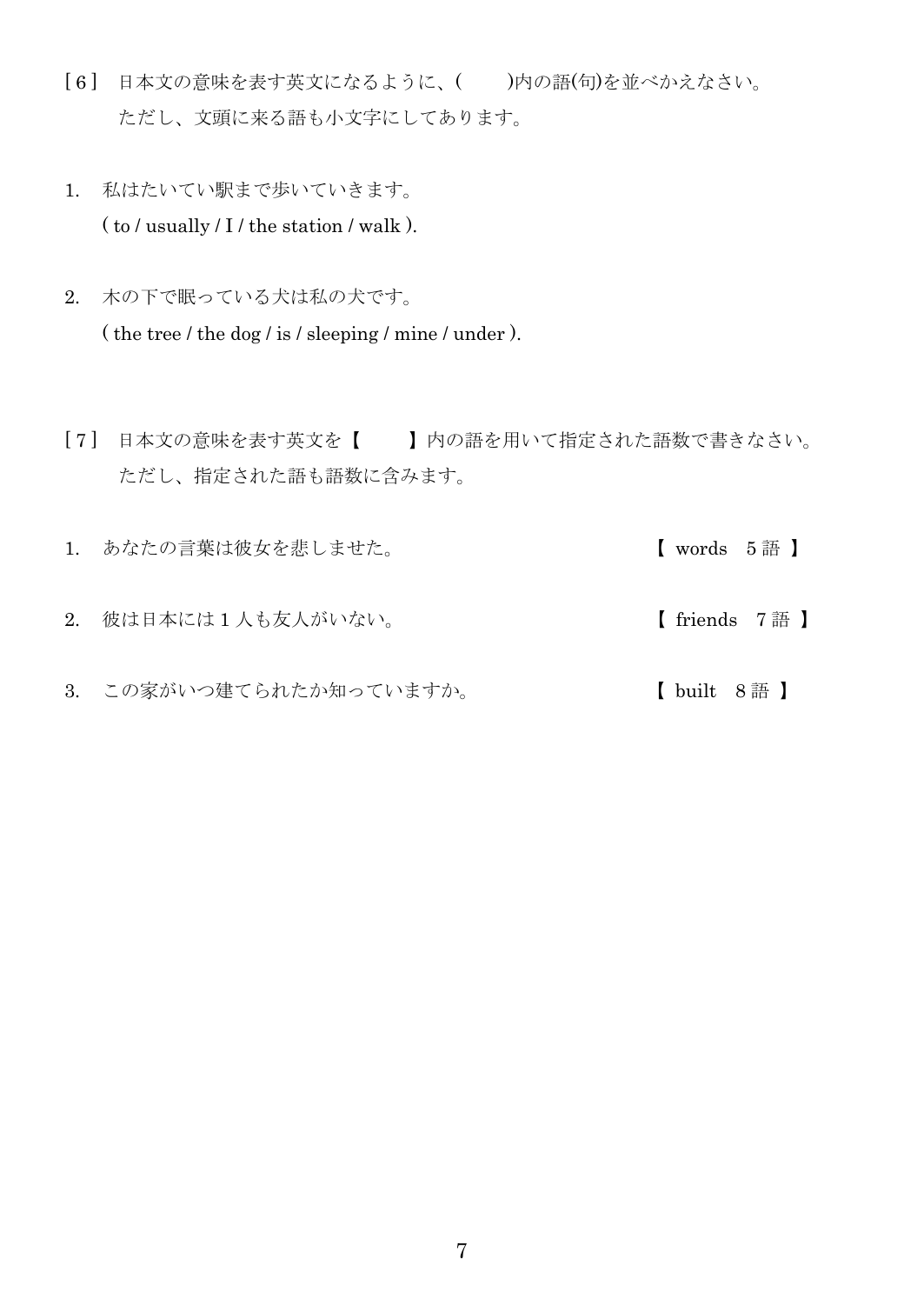#### (余白)

問題は次のページに続きます。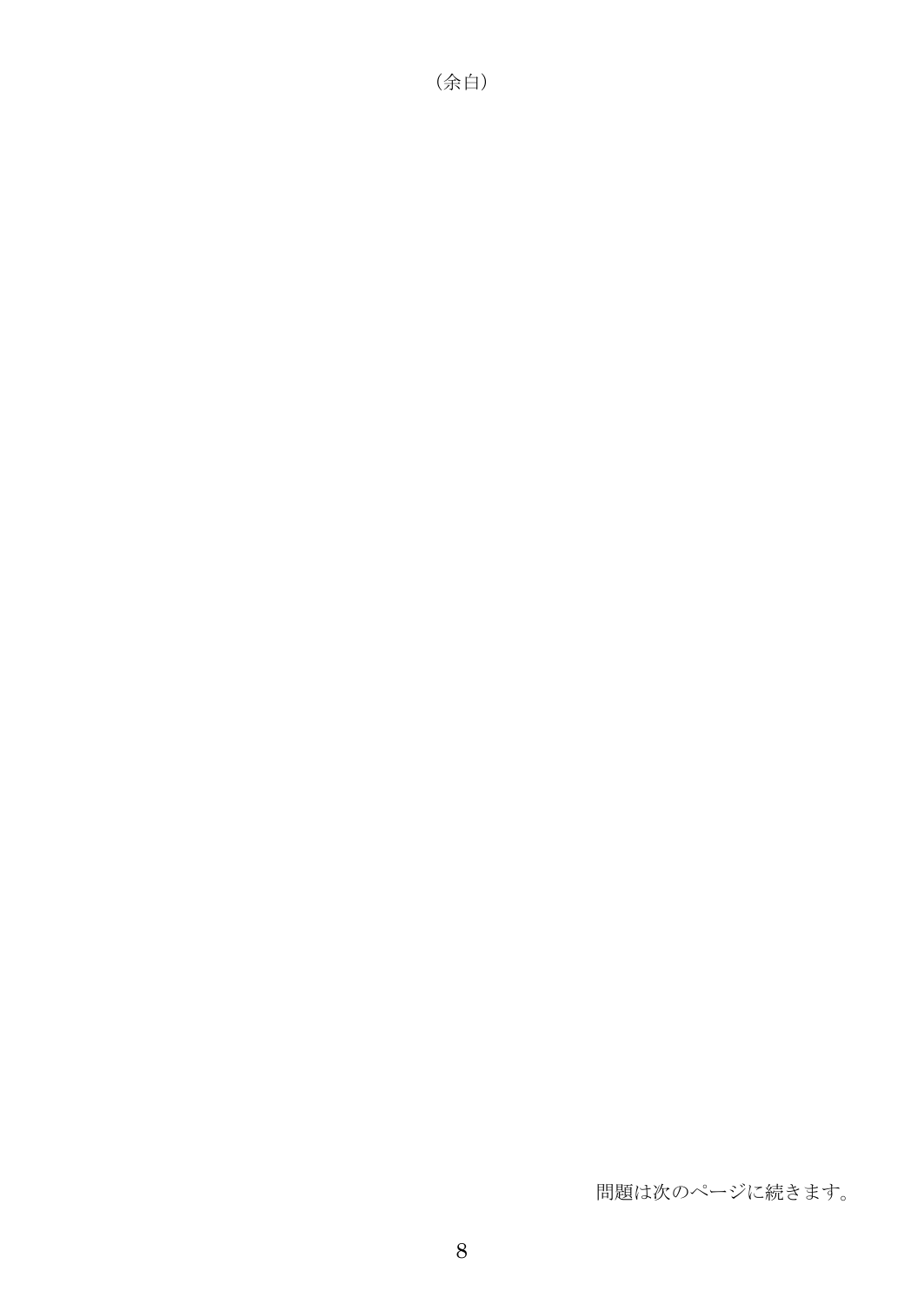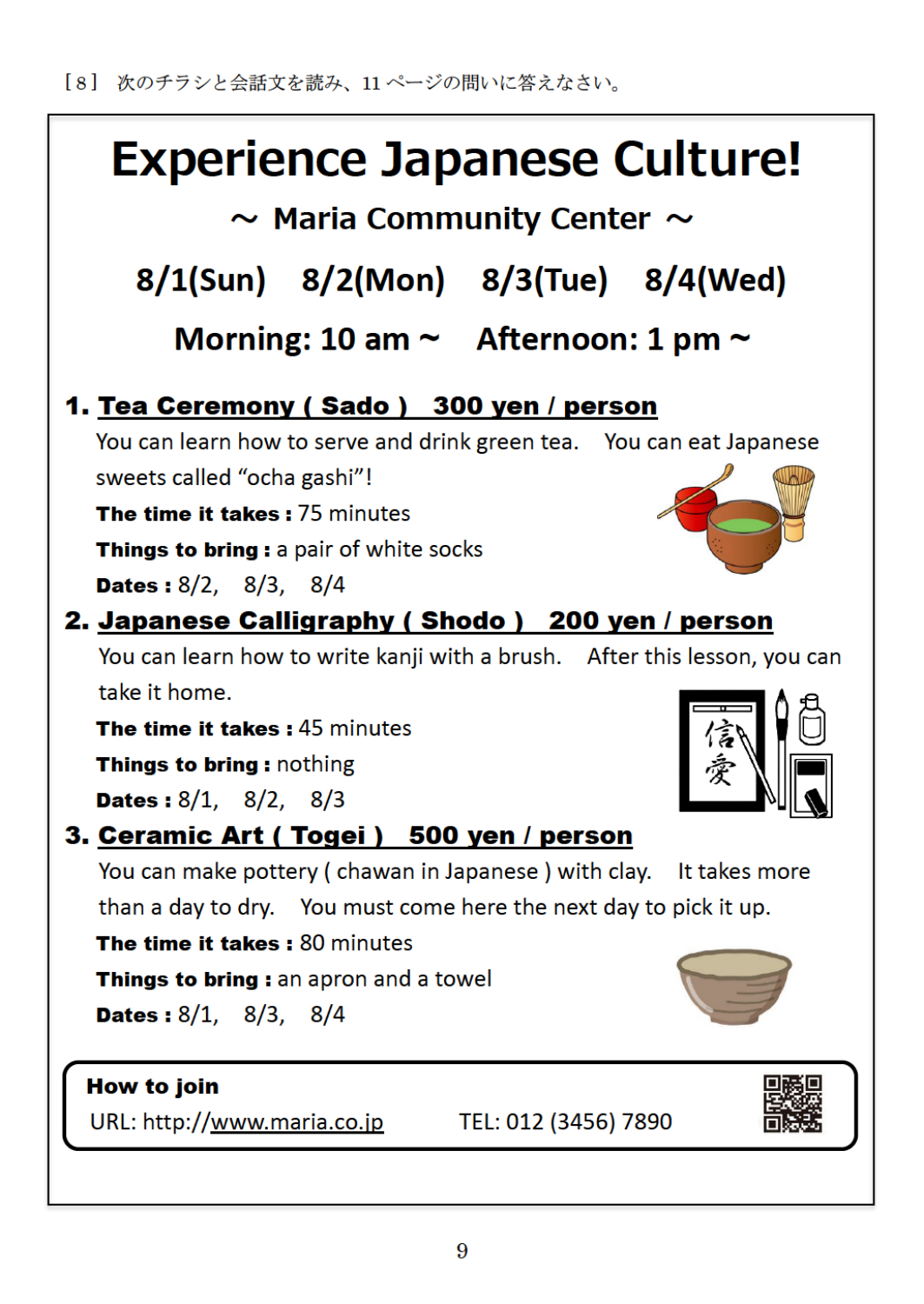Yuka: Hi Mary, what are you looking at?

- Mary: It is a poster for a Japanese culture event next week. I'm thinking about trying the calligraphy, tea ceremony, or ceramic art.
- Yuka: Oh! I'm a member of the calligraphy club at school. You should try it. It is a lot of fun! We did a calligraphy show during the school festival.

Mary: What is a calligraphy show?

- Yuka: We wrote really big kanji with a big brush and danced to Japanese pop music. Let me show you a picture.
- Mary: That looks wonderful!  $( \n\mathbb{D} )$

Yuka: Last year.

Mary: Now I really want to experience some Japanese culture. Here is the poster I was looking at.  $( \ 2)$ 

Yuka: That's a good idea!

- Mary: All three events look interesting... I can't decide which one to do.
- Yuka: Ok, I will call you tomorrow afternoon and we can decide. I'm not free on Tuesday, because I have my piano lesson then.
- Mary: I understand, thanks.

 $\sim$  The Next Day  $\sim$ 

- Yuka: ( 3) )
- Mary: Yes, I will try  $\begin{vmatrix} A & I \end{vmatrix}$ . It was difficult to decide between  $\begin{vmatrix} A & I \end{vmatrix}$  and  $\begin{vmatrix} B & I \end{vmatrix}$
- Yuka: Sounds good. I have tried it once before, but I couldn't make it well. I am looking forward to trying it again. Don't forget to bring an apron. Last time I forgot and my clothes got dirty. By the way… ( ④ )
- Mary: Because I can take my work home to America with me. It will be a good memory.
- Yuka: Good idea. We have time for one more activity in the afternoon.
- Mary: Sorry, I have to be at home by 2:00, and it takes 30 minutes to walk back.
- Yuka: My father can drive you home when we are finished. It will take only 10 minutes.
- Mary: Really? Then we have enough time to do  $\parallel$  B  $\parallel$ .
- Yuka: Ok, then I'll come to your house at 9:00 on  $(\circled{5})$ . Don't forget your lunch!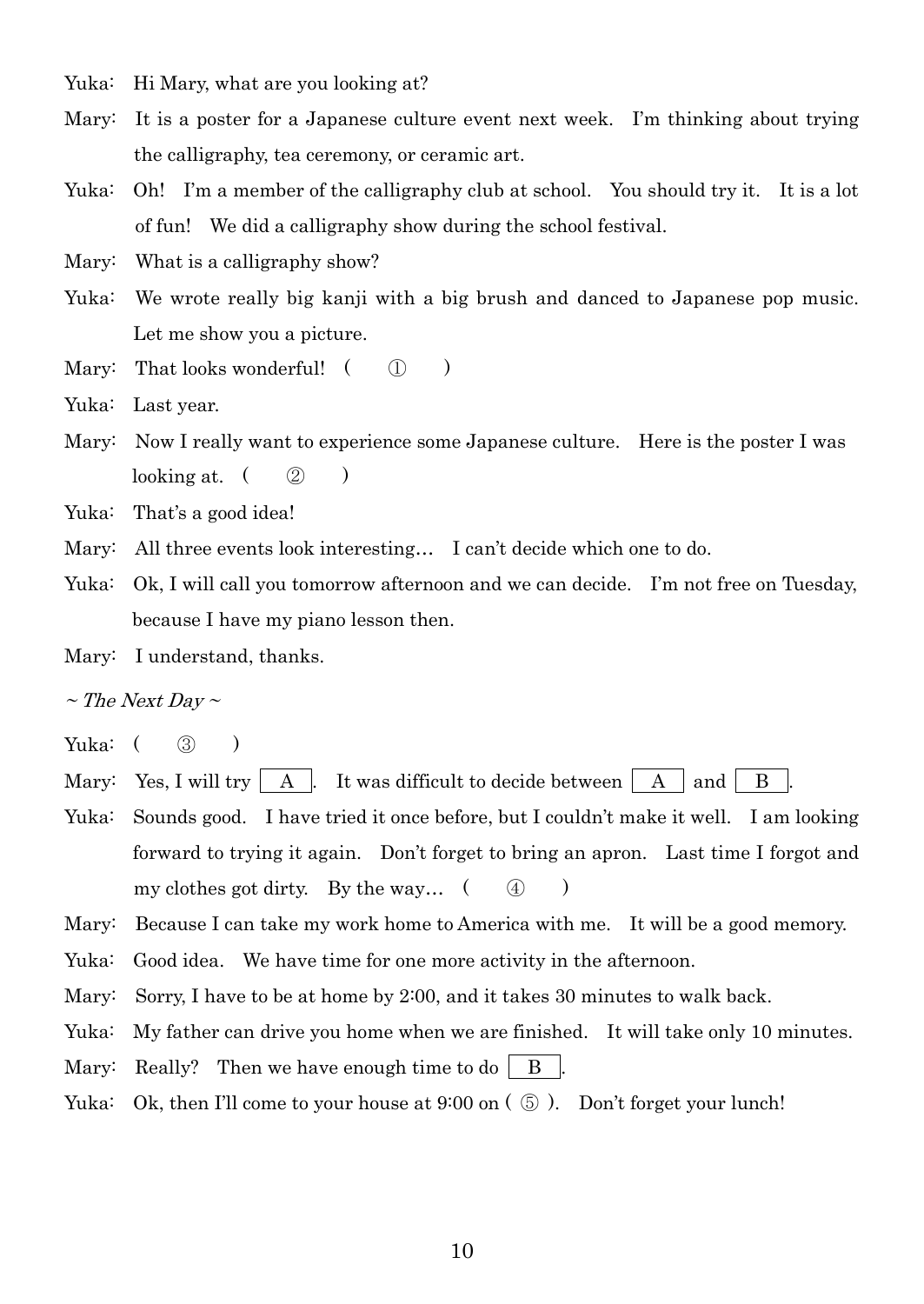- 1. ①~④の( )に入る最も適当なものを下から 1 つずつ選び、記号で答えなさい。
	- ア Have you decided which one to try?
	- イ Why don't we go together?
	- ウ When did you do this?
	- $\perp$  Why did you choose it?

2. | A || B |に入る組み合わせとして適当なものを下から 1 つ選び、記号で答えなさい。

|   | Tea Ceremony         | Japanese Calligraphy |
|---|----------------------|----------------------|
|   | Japanese Calligraphy | Ceramic Art          |
|   | Ceramic Art          | Tea Ceremony         |
| エ | Japanese Calligraphy | Tea Ceremony         |
|   | Ceramic Art          | Japanese Calligraphy |

- 3. ( ⑤ )に入るものを下から 1 つ選び、記号で答えなさい。
	- $\mathcal{T}$  August 1  $\mathcal{A}$  August 2  $\mathcal{D}$  August 3  $\mathcal{I}$  August 4
- 4. あなたは友人と 2 人でこのイベントに参加することにしました。あなたは Tea Ceremony と Japanese Calligraphy、友人は Ceramic Art と Japanese Calligraphy に参加する予定 です。費用は 2 人合わせていくらになりますか。数字で答えなさい。
- 5. チラシと会話文の内容に合うものを下から 1 つ選び、記号で答えなさい。
	- ア Tea Ceremony に参加する場合はタオルが必要である
	- イ Japanese Calligraphy は期間中、毎日開催されている
	- ウ Ceramic Art で作った作品はその日のうちに持って帰ることができない
	- エ Mary は書道部に入部しようと考えている
	- オ Mary と Yuka はどちらも Tea Ceremony を体験したことがない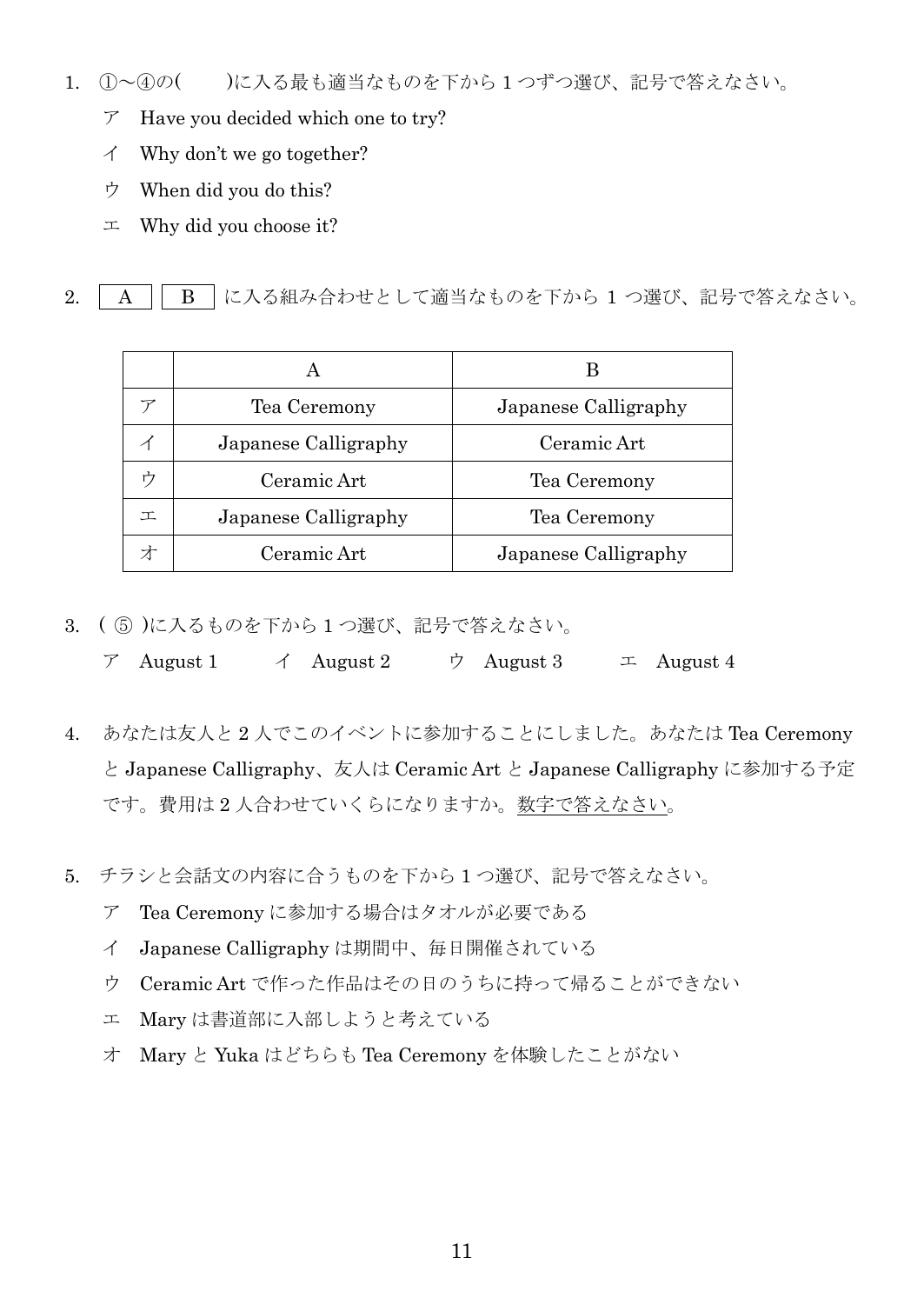#### 問題は次のページに続きます。

(余白)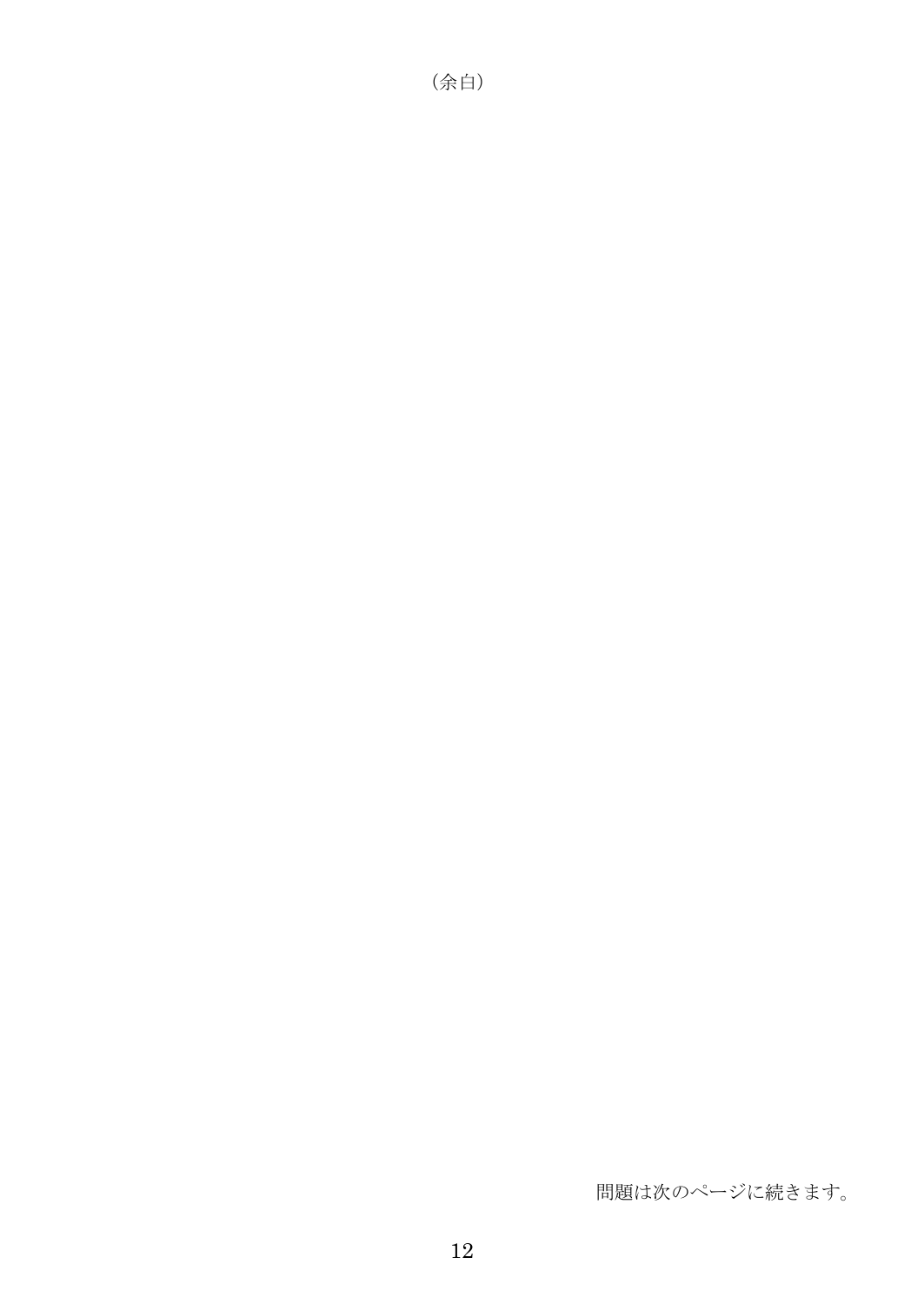[ 9 ] 枠内に与えられた英文を手がかりにして、最も自然な流れになるように、①~④に入る ものを右の選択肢ア~エから選び、記号で答えなさい。ただし、同じ記号を 2 度使って はいけません。

Hello everyone, thank you for coming to our photography club explanation today. My name is Nami, and I am the club captain. After you finish listening to my talk, I hope you will join our school team! I want to talk about cameras, club times, events, and many other things. But first, I will tell you about our club's history.



Talk to me if you want to join! Again, my name is Nami, and I am in class 3-B.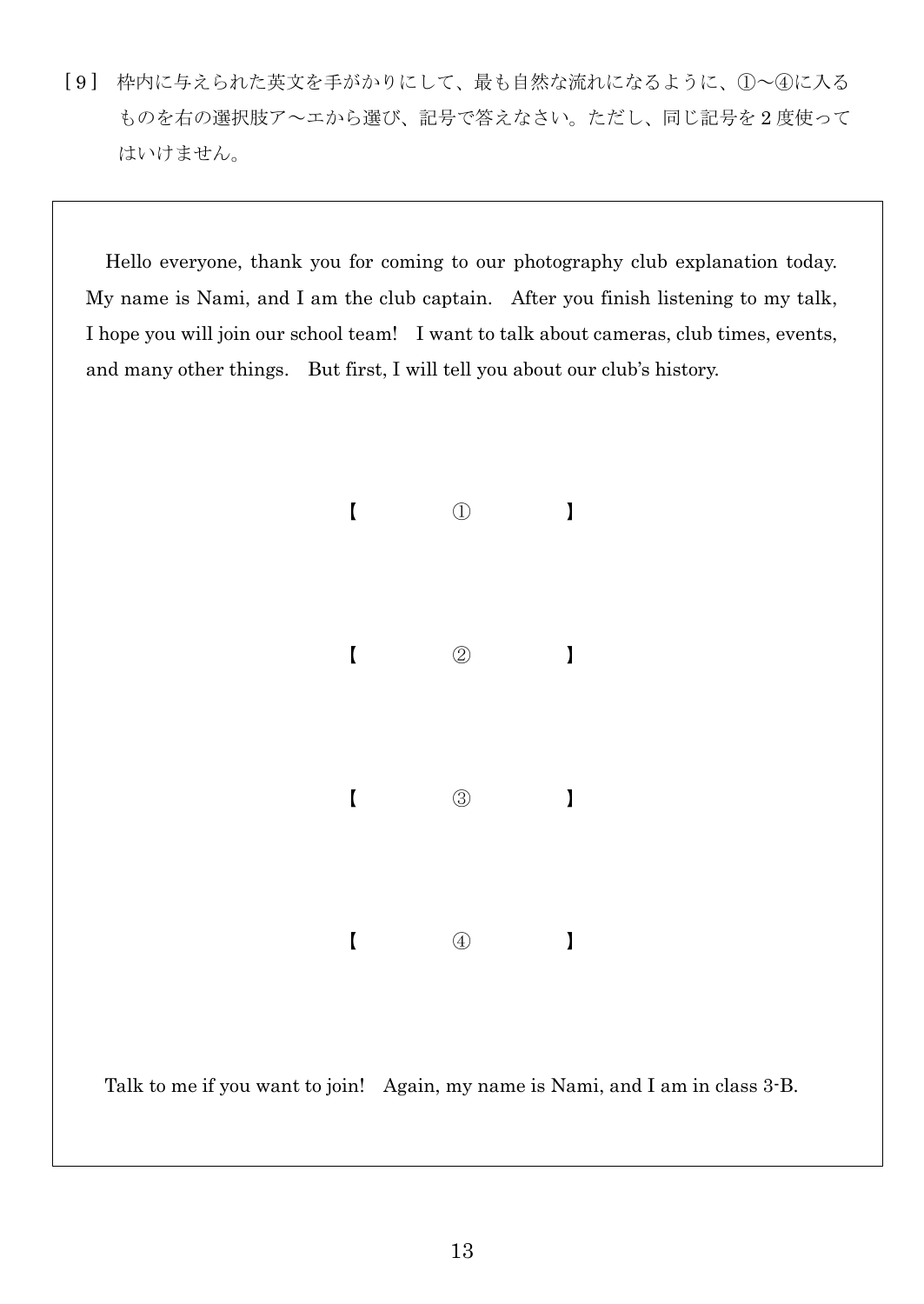- ア The public events are important, but we also take pictures at school events too. We take a lot of pictures at the sports festival, at the school festival, and at our volleyball tournament. We use them in our school newspaper. We make this newspaper every season.
- $\checkmark$  We are one of the oldest photography clubs in the city. In fact, my mother was in this photography club when she was a student! We have taken pictures at the local festival every year for more than 30 years. You can see some of them in the library, and every year we show them at city hall for Culture Day.
- $\dot{\mathcal{P}}$  Don't worry if you don't know how to use a camera, or if you are worried about making the newspaper. We have a lot of people to help you when you start. You don't even need a camera, because we have some school cameras to share. Just bring a smile! Our club days are Wednesday and Friday, and sometimes we meet on Saturday for big events.
- $\pm$  That isn't the only public event we have. We also take pictures of the city park each season and show them at the station in the spring. It is fun to see our pictures when we come to school.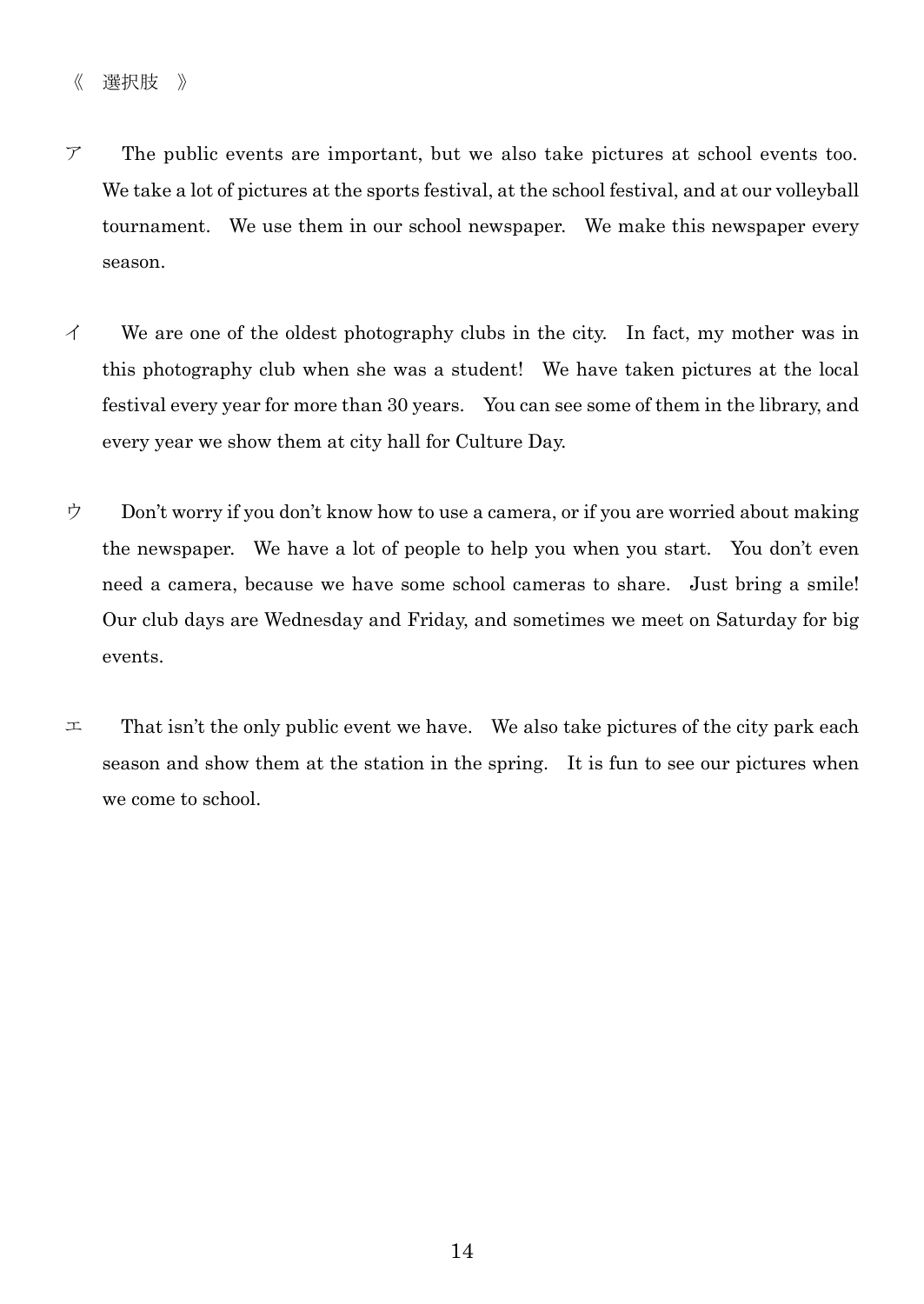[ 10 ] 次の英文を読み、以下の問いに答えなさい。

1 Do you know the word  $\mathbb{O}^n$  iumbo."? We use the word jumbo for something that is very big.  $(\mathcal{Q})$  example, a "jumbo jet" is an airplane that is large and can carry many people. But, where did the word "jumbo" come from?  $\left( \circled{3} \right)$  1882, in London, a very large elephant lived at the London Zoo. His name was Jumbo. He was ④( buy ) by a circus in America, and the owner of the circus said that the elephant was the  $\mathcal{D}(large)$  in the world. From that time, the word "jumbo" entered the English language.

2 © This story is an example of "etymology", the history of words. The English words we use today come from many different places, many different times, and many different languages. ⑦French, German, and Spanish all added words to English, because the countries are located close to each other. ( ② ) example, when you need a doctor for your tooth, you see a "dentist". Why is it called a dentist? It is because the word for tooth in French is "dent", and so the person  $\mathcal{D}($  is / your teeth / a "dentist" / checks / who ).

**3** Another name for these words is  $\mathcal{D}$  <u>loan words</u>", and English has many loan words from Japan. Sushi is a popular dish around the world. After an earthquake, the news tells us ⑩( be ) careful of a tsunami. Karate and judo are popular sports to practice, and karaoke is a fun activity to do with friends. ⑪All of these words in English are Japanese loan words. One interesting word is anime. The original English word is  $A'$   $A'$  which entered Japanese and changed to " $\overline{B}$ ". Today, the word " $\overline{C}$ " has entered English, and it means  $\Box$  D | made in Japan".

4 Around the 17<sup>th</sup> century, many loan words began to enter Japanese from Europe. ( $\mathcal{Q}$ ) first, most of these loan words were Portuguese, Dutch, or German, because people from those countries were trading in Japan. Words like "tempura", the deep fried dish, and "kappa", meaning raincoat, are from Portuguese. The words for beer and ham come from Dutch. Today, however, most loan words in Japanese come from English.

5 Sometimes the loan word in Japanese is  $\mathbb{Q}$  to become / shorter and / changed / easier ). Think about the English words "personal computer", "air conditioner", and "convenience store". Now think of these words in Japanese. They are much shorter, aren't they? Interestingly, some words are actually made in Japan! The word for a baseball game ( ⑭ ) night, or " $\forall \forall \forall \forall \forall \neg$ ", comes from the English word "night" and "~er". However, this is not actually used in English to talk about baseball.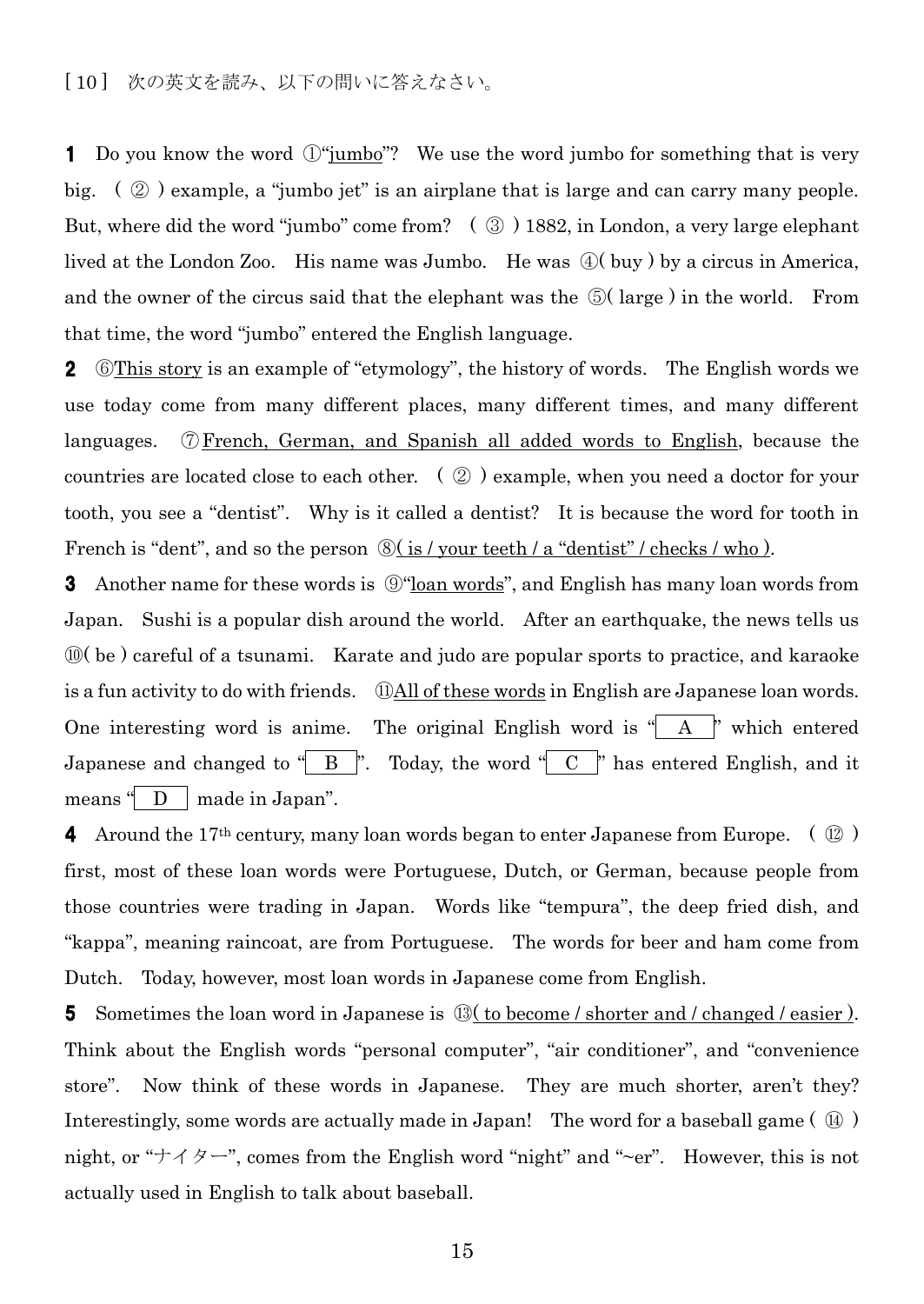6 ⑮English etymology is important to study. If students know the history of words, it is easier to remember them. The word "sandwich" comes from a man called the \*Earl of Sandwich in England. ⑯He enjoyed playing cards so much that he wanted to know an easy way to eat without stopping the game. He started putting his food between two pieces of bread, and the sandwich was born. Once you learn the story of the sandwich, you will never forget it.

**7** These days, many new words come from the Internet. In addition to new words, people are ⑰( communicate ) with small pictures and emojis. In the future, people will study the language we use today, and the way it developed online.

8 So, next time you see a sign saying "Jumbo Size!" in Japan, remember the elephant that was in America more than 100 years ago. Language is living and changing all the time, and studying it is a life long adventure.

(注) Earl:伯爵

- 1. 下線部①が表す意味を本文中から 5 語で抜き出しなさい。
- 2. 232244の()内に当てはまる語を下から1つずつ選び、記号で答えなさい。 ただし、文頭にくる語も小文字にしてあります。なお、同じ記号を 2 度使っても かまいません。

ア to イ for ウ in エ of オ at

- 3. ④⑤⑩⑰の( )内の語を適当な形に変えなさい。ただし、2 語になる場合もあります。
- 4. 下線部⑥を説明しているものとして適当なものを下から 1 つ選び、記号で答えなさい。 ア ジャンボという言葉はロンドンの動物園にいた大きなゾウの名前に由来している イ ジャンボという言葉は世界で一番大きなサーカスの団長の名前に由来している ウ ロンドンの動物園にいたゾウはとても大きかったので、ジャンボと名づけられた
	- エ アメリカにあるサーカス団は世界一大きかったので、ジャンボと名づけられた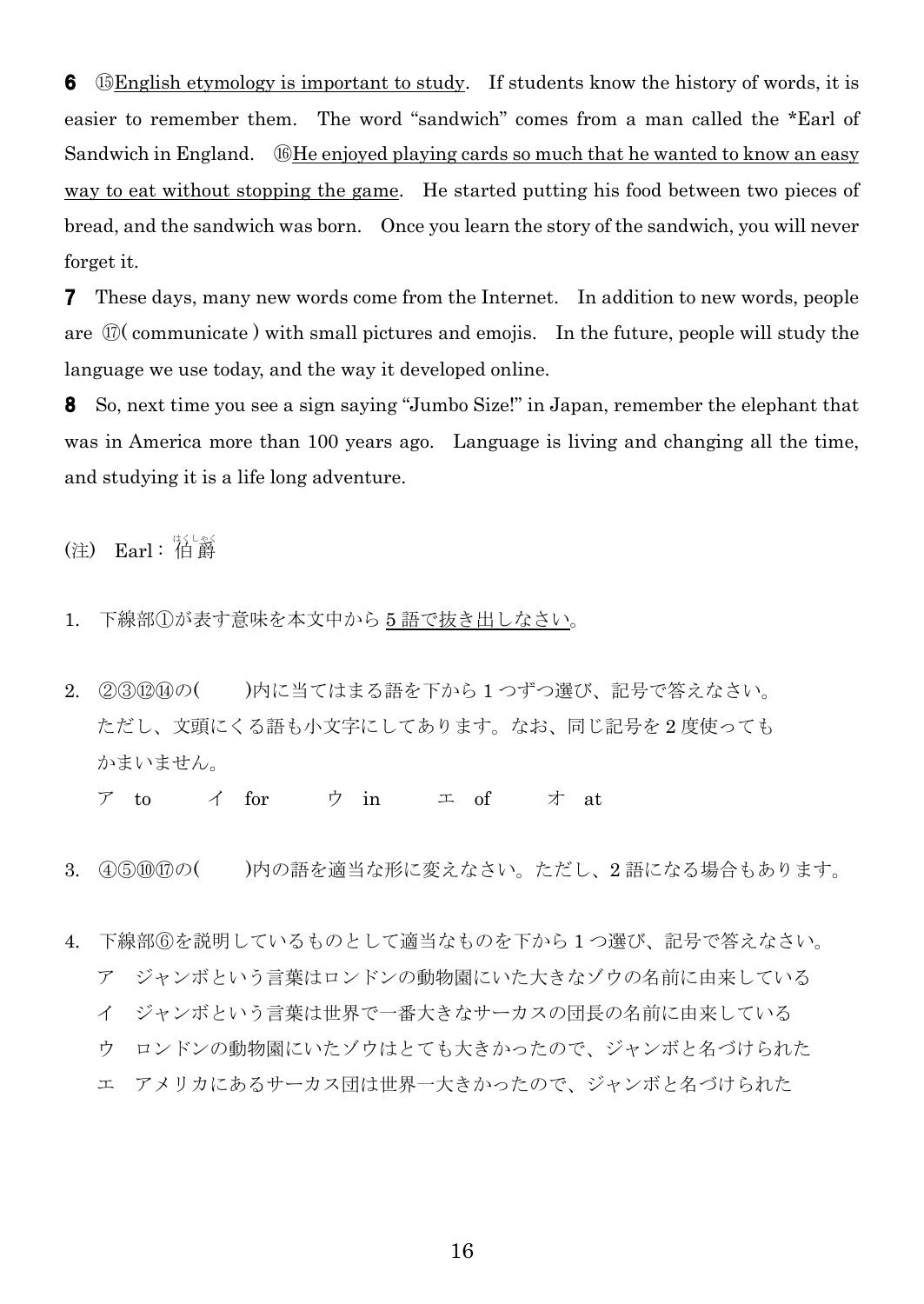- 5. 下線部⑦の理由として適当なものを下から 1 つ選び、記号で答えなさい。
	- ア 互いの国が強い絆で結ばれていたから
	- イ 互いの国が交流していなかったから
	- ウ 互いの国が同じ言語を話していたから
	- エ 互いの国が近くにあったから
- 6. 下線部③⑬の()内の語(句)を意味の通る英文になるように並べかえなさい。
- 7. 下線部⑨は本文によるとどのような言葉であると考えられますか。 その説明として最も適当なものを下から 1 つ選び、記号で答えなさい。
	- ア ある地域でのみ使われる固有の言葉
	- イ 実際に起こった出来事から教訓を得てできた言葉
	- ウ 他の言語から取り入れられた言葉
	- エ 昔から言い伝えられてきた教訓を含んだ言葉
- 8. 下線部⑪に含まれていないものを下から 1 つ選び、記号で答えなさい。

| ア 寿司 |  |  | イ 地震 |  | ウ 津波 |  | エ 空手 |
|------|--|--|------|--|------|--|------|
|------|--|--|------|--|------|--|------|

 $9.$  | A  $\sim$  | D にはそれぞれ "anime" か "animation" のどちらかが入ります。

|   | animation | anime     | animation | anime     |
|---|-----------|-----------|-----------|-----------|
|   | animation | anime     | anime     | animation |
|   | anime     | animation | animation | anime     |
| 工 | anıme     | animation | anime     | animation |

- 10. 下線部⑮の理由として適当なものを下から 1 つ選び、記号で答えなさい。
	- ア 言語の歴史を学ぶことで、言葉をより短く簡単にできるから
	- イ 語源を学ぶと、他国へ日本の文化を伝えることができるから
	- ウ 語源は一度学ぶと、決して忘れないものだから
	- エ 言語の歴史を学ぶことで、単語をより簡単に覚えることができるから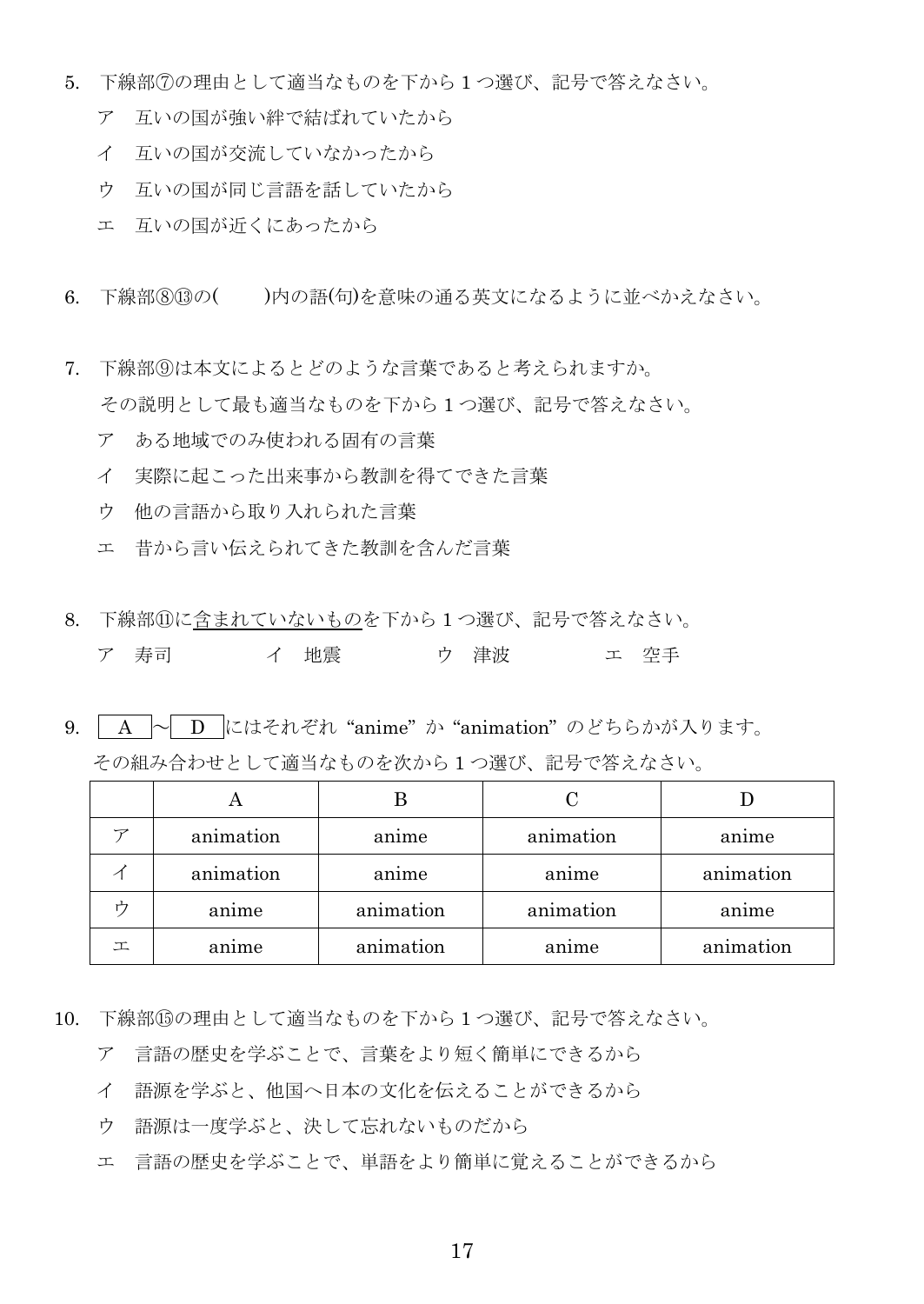- 11. 下線部⑯の意味として適当なものを下から 1 つ選び、記号で答えなさい。
	- ア 彼はトランプをとても楽しんでいたので、いつも食事をとらずにゲームをしていた
	- イ 彼は簡単な食事を済ませ、トランプをとても楽しんだ
	- ウ 彼はトランプをとても楽しんでいたので、ゲームをやめずに簡単に食事をする方法を 知りたかった
	- エ 彼は食事をやめることなく、簡単に遊べるトランプをとても楽しんだ
- 12. 以下のア~ウは第 1~5 段落のうち、どの段落の具体例を示していますか。 それぞれ適当な段落番号を答えなさい。
	- $\mathcal{T}$  Television also became shorter, and we use the word every day.
	- イ Hamburger is from Hamburg, the city in Germany.
	- ウ The word "otaku", people who like things such as video games very much, is also used in English.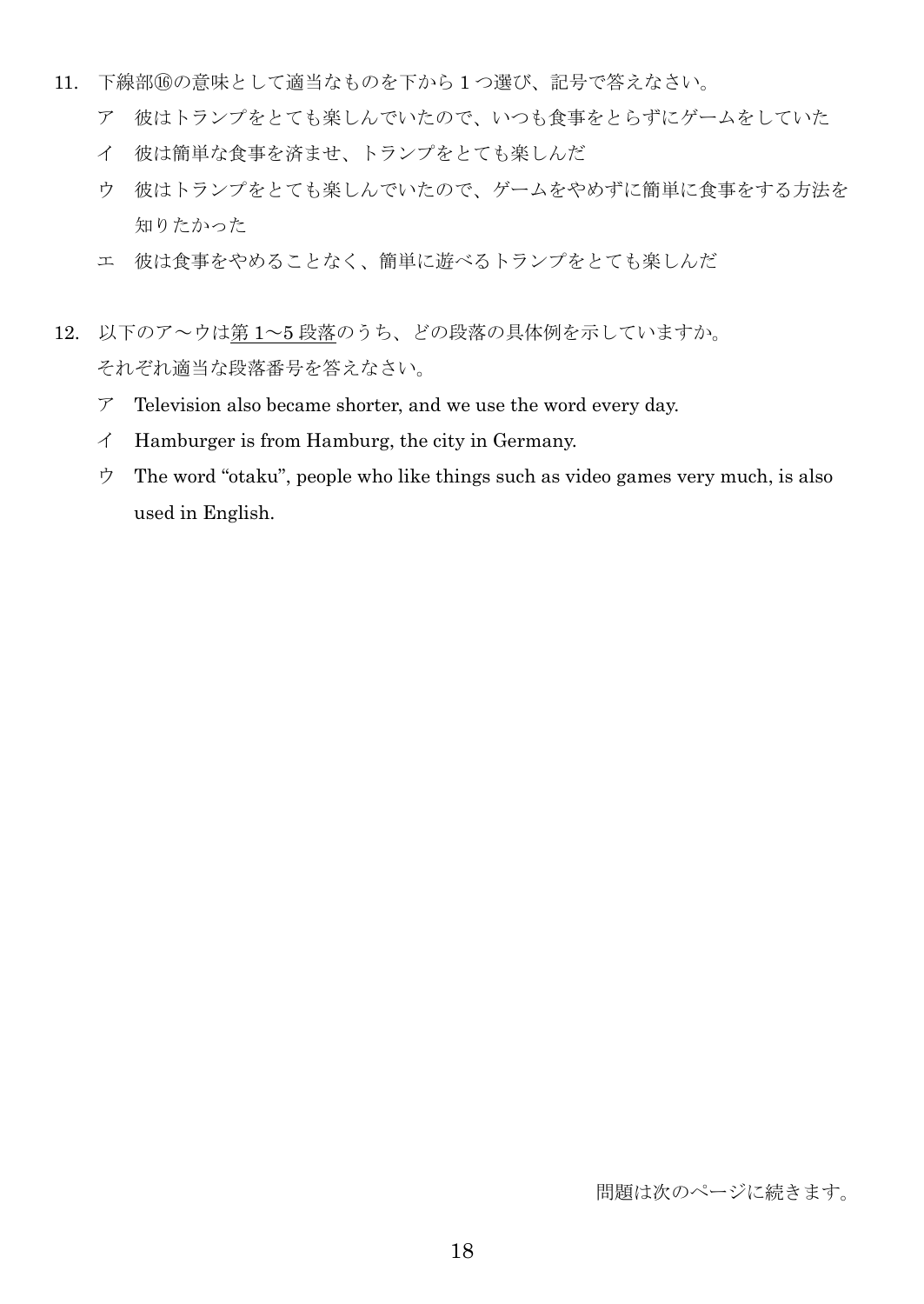13. 各段落のタイトルとして、A~F に入れるのに適当なものを 1 つずつ選び、 記号で答えなさい。ただし、同じ記号を 2 度使ってはいけません。

| Paragraph | Title                           |
|-----------|---------------------------------|
|           | Α                               |
| 2         | B                               |
| 3         | $\mathcal{C}$                   |
| 4         | European Loan Words in Japanese |
| 5         | D                               |
| 6         | ${\bf E}$                       |
|           | ${\bf F}$                       |
| 8         | Conclusion                      |

- ア How Loan Words Change in a New Language
- イ What is Etymology?
- ウ Why Should We Study the History of Words?
- $\pm$  Japanese Loan Words in English
- オ An Introduction with an Animal's Name
- $\forall$  Studying Etymology in the Future

14. 本文の内容と合うものを下から 2 つ選び、記号で答えなさい。

- $\mathcal{T}$  "Jumbo jet" was an airplane for the circuses and elephants.
- $\angle$  English words come from many different languages.
- ウ Karate and judo came from other countries and became Japanese sports.
- $\pm$  Around the 17<sup>th</sup> century, some European countries were exchanging products with Japan.
- オ "ナイター" is a famous English word used all over the world.
- $\n *J*$  Japanese people used a sign for "Jumbo Size!" more than 100 years ago.

以上で問題は終わりです。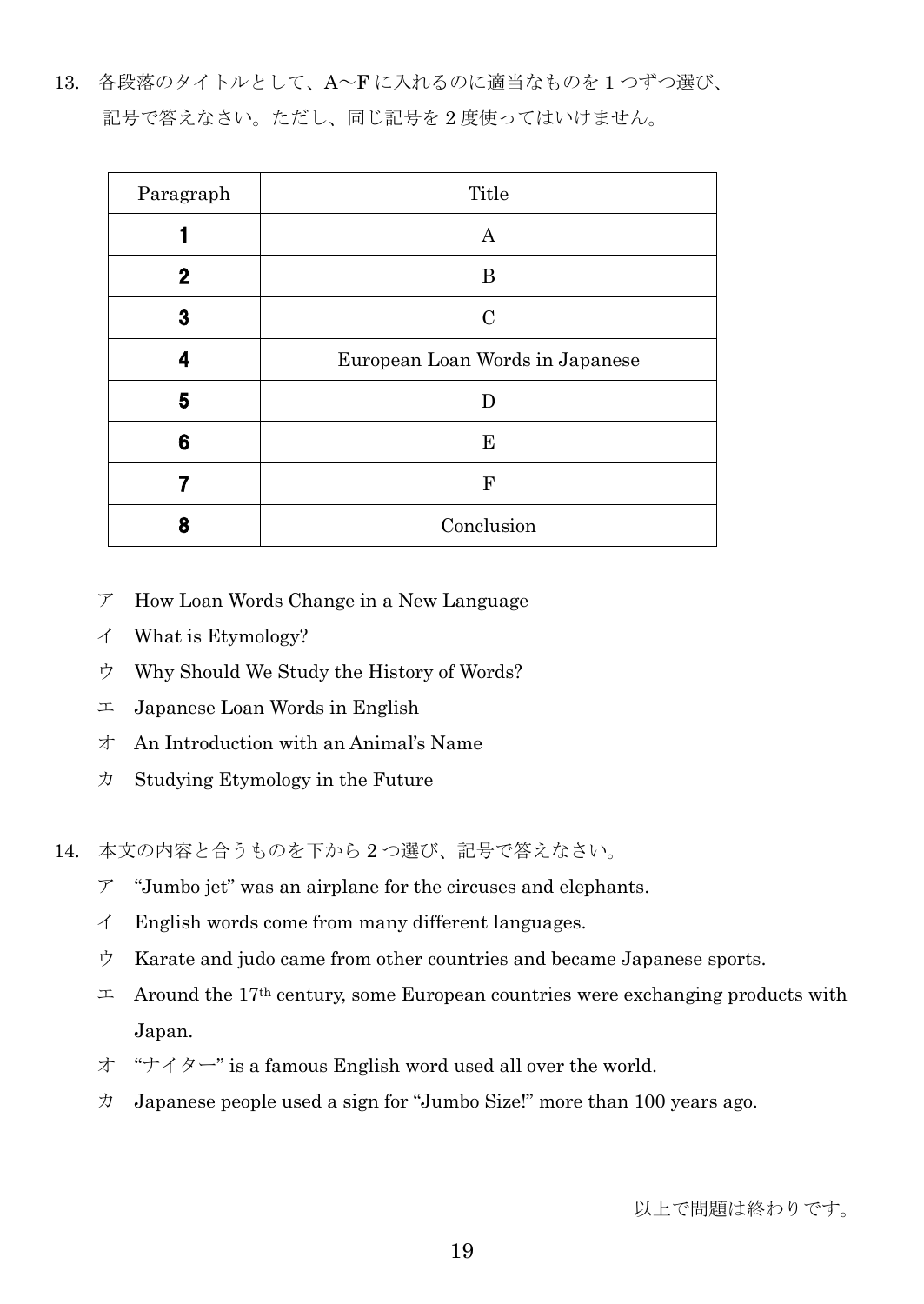### 2022年度 和歌山信愛高等学校

入学試験 英語 解答用紙

| 受験番号 |
|------|
|      |
|      |

Г

|                                                                                                                                                                                                                                                                                                | $\vert$ PART 1 $\vert$ 1 |                |                         |                |              | $\bf{2}$ |             |              | $\bf{3}$ |                  |              |                  |                |          |                  |                            |   |    |                      |   |                  |    |   |            |              |                                |
|------------------------------------------------------------------------------------------------------------------------------------------------------------------------------------------------------------------------------------------------------------------------------------------------|--------------------------|----------------|-------------------------|----------------|--------------|----------|-------------|--------------|----------|------------------|--------------|------------------|----------------|----------|------------------|----------------------------|---|----|----------------------|---|------------------|----|---|------------|--------------|--------------------------------|
|                                                                                                                                                                                                                                                                                                |                          |                | $\mathbf{1}$            | $^\circledR$   |              |          |             |              |          | 2                |              |                  | $\ddot{\cdot}$ |          | 3                |                            |   |    |                      |   |                  |    |   |            |              |                                |
|                                                                                                                                                                                                                                                                                                | $\vert$ PART 2 $\vert$   |                | $\bf{2}$                | $^\circledR$   |              |          |             |              |          | $\circledS$      |              |                  |                |          | $^{\circledR}$   |                            |   |    |                      |   |                  |    |   |            |              |                                |
| $[1]$                                                                                                                                                                                                                                                                                          |                          |                | $\mathbf{1}$            | $^{\circledR}$ |              |          |             |              |          | $^{\circledR}$   |              |                  |                |          | $\bf{2}$         | $^\circledR$               |   |    |                      |   | $^{\circledR}$   |    |   |            |              |                                |
|                                                                                                                                                                                                                                                                                                |                          |                | $\bf{3}$                | $\circledS$    |              |          |             |              |          |                  |              |                  |                |          |                  |                            |   |    |                      |   |                  |    |   |            |              | $\boldsymbol{\mathcal{P}}$     |
|                                                                                                                                                                                                                                                                                                | PART 3                   |                | $\overline{\mathbf{4}}$ | $^\circledR$   |              |          |             |              |          |                  |              |                  |                |          |                  |                            |   |    |                      |   |                  |    |   |            |              |                                |
|                                                                                                                                                                                                                                                                                                |                          |                | $\bf{5}$                | $^\circledR$   |              |          |             |              |          |                  |              |                  |                |          |                  |                            |   |    |                      |   |                  |    |   |            |              |                                |
|                                                                                                                                                                                                                                                                                                |                          |                |                         |                |              |          |             |              |          |                  |              |                  |                |          |                  |                            |   |    |                      |   |                  |    |   |            |              |                                |
| $[2] % \begin{center} \includegraphics[width=\linewidth]{imagesSupplemental/Imers.png} \end{center} % \vspace*{-1em} \caption{The figure shows the results of the estimators in the image.} \label{fig:lim} %$                                                                                 | 1                        |                |                         | $\bf{2}$       |              |          | $\bf{3}$    |              |          | $\boldsymbol{4}$ |              |                  |                |          |                  |                            |   |    |                      |   |                  |    |   |            |              |                                |
| $[3]$                                                                                                                                                                                                                                                                                          | 1                        |                |                         | $\bf{2}$       |              |          | $\bf{3}$    |              |          | $\boldsymbol{4}$ |              |                  | $\overline{5}$ |          | $\boldsymbol{6}$ |                            |   |    |                      |   |                  |    |   |            |              |                                |
|                                                                                                                                                                                                                                                                                                | $\mathbf{1}$             |                |                         |                |              |          |             |              |          |                  |              | $\bf{2}$         |                |          |                  |                            |   |    |                      |   |                  |    |   |            |              |                                |
| $[4] \centering% \includegraphics[width=1.0\textwidth]{images/TrDiM1.png} \caption{The 3D (top) and the 4D (bottom) are shown in the left and right.} \label{TrDiM1}$                                                                                                                          | $\bf{3}$                 |                |                         |                |              |          |             |              |          |                  |              | $\boldsymbol{4}$ |                |          |                  |                            |   |    |                      |   |                  |    |   |            |              |                                |
|                                                                                                                                                                                                                                                                                                |                          |                |                         |                |              |          |             |              |          |                  |              |                  |                |          |                  |                            |   |    |                      |   |                  |    |   |            |              |                                |
| $[5]$                                                                                                                                                                                                                                                                                          | $\mathbf{1}$             |                |                         |                |              |          |             |              |          |                  |              | $\bf{2}$         |                |          |                  |                            |   |    |                      |   |                  |    |   |            |              |                                |
|                                                                                                                                                                                                                                                                                                | $\bf{3}$                 |                |                         |                |              |          |             |              |          |                  |              | $\boldsymbol{4}$ |                |          |                  |                            |   |    |                      |   |                  |    |   |            |              |                                |
|                                                                                                                                                                                                                                                                                                | $\mathbf{1}$             |                |                         |                |              |          |             |              |          |                  |              |                  |                |          |                  |                            |   |    |                      |   |                  |    |   |            |              |                                |
| $[6] % \includegraphics[width=0.9\columnwidth]{figures/fig_0a.pdf} \caption{The 3D (top) and the 4D (bottom) of the 3D (bottom) and the 4D (bottom) of the 3D (bottom) and the 4D (bottom) of the 3D (bottom).} \label{fig:1}$                                                                 | $\bf{2}$                 |                |                         |                |              |          |             |              |          |                  |              |                  |                |          |                  |                            |   |    |                      |   |                  |    |   |            |              | $\sim$                         |
|                                                                                                                                                                                                                                                                                                | 1                        |                |                         |                |              |          |             |              |          |                  |              |                  |                |          |                  |                            |   |    |                      |   |                  |    |   |            |              |                                |
| $[7] \centering% \includegraphics[width=1.0\textwidth]{images/TrDiC-Architecture.png} \caption{The 3D (top) and the 4D (bottom) of the 3D (bottom) and the 4D (bottom) of the 3D (bottom) and the 4D (bottom) of the 3D (bottom). The 3D (bottom) is 3D (bottom).} \label{TrDiC-Architecture}$ | $\boldsymbol{2}$         |                |                         |                |              |          |             |              |          |                  |              |                  |                |          |                  |                            |   |    |                      |   |                  |    |   |            |              | $\bullet$                      |
|                                                                                                                                                                                                                                                                                                | 3                        |                |                         |                |              |          |             |              |          |                  |              |                  |                |          |                  |                            |   |    |                      |   |                  |    |   |            |              | ٠<br>$\boldsymbol{\mathsf{?}}$ |
|                                                                                                                                                                                                                                                                                                |                          |                |                         |                |              |          |             |              |          |                  |              |                  |                |          |                  |                            |   |    |                      |   |                  |    |   |            |              |                                |
| $[8]$                                                                                                                                                                                                                                                                                          | 1                        | $^{\circledR}$ |                         |                | ②            |          |             | $^\circledR$ |          |                  | $^\circledR$ |                  |                | $\bf{2}$ |                  | $\bf{3}$                   |   |    |                      |   |                  |    |   |            |              |                                |
|                                                                                                                                                                                                                                                                                                | 4                        |                |                         |                |              | 円        | ${\bf 5}$   |              |          |                  |              |                  |                |          |                  |                            |   |    |                      |   |                  |    |   |            |              |                                |
| $\left[ 9\right]$                                                                                                                                                                                                                                                                              | $^\circledR$             |                |                         | $^{\circledR}$ |              |          | $\circledS$ |              |          | $^\circledR$     |              |                  |                |          |                  |                            |   |    |                      |   |                  |    |   |            |              |                                |
|                                                                                                                                                                                                                                                                                                |                          |                |                         |                |              |          |             |              |          |                  |              |                  |                |          |                  |                            |   |    |                      |   |                  |    |   |            |              |                                |
|                                                                                                                                                                                                                                                                                                | $\mathbf{1}$             |                |                         |                |              |          |             |              |          |                  |              |                  |                |          | $\bf{2}$         | 2                          |   | ③  |                      |   | $^\circledR$     |    |   | $\bf \Phi$ |              |                                |
|                                                                                                                                                                                                                                                                                                | $\bf{3}$                 | $^\circledR$   |                         |                |              |          | $\circledS$ |              |          |                  |              | $^\circledR$     |                |          |                  | $^\circledR$               |   |    |                      |   | $\boldsymbol{4}$ |    |   | $\bf{5}$   |              |                                |
| $[10]$                                                                                                                                                                                                                                                                                         | $\boldsymbol{6}$         | $^{\circledR}$ | V                       |                |              |          |             |              |          |                  |              |                  |                |          |                  |                            |   |    |                      |   |                  |    |   |            | $\mathcal Y$ |                                |
|                                                                                                                                                                                                                                                                                                |                          | $^\circledR$   | V                       |                |              |          |             |              |          |                  |              |                  |                |          |                  |                            |   |    |                      |   |                  |    |   |            | $\mathcal Y$ |                                |
|                                                                                                                                                                                                                                                                                                | $\bf 7$                  |                |                         | 8              |              |          | 9           |              |          | 10               |              |                  | 11             |          | $12\phantom{.0}$ | $\boldsymbol{\mathcal{T}}$ | 第 | 段落 | $\overrightarrow{1}$ | 第 |                  | 段落 | ウ | 第          |              | 段落                             |
|                                                                                                                                                                                                                                                                                                | 13                       | A              |                         |                | $\, {\bf B}$ |          |             | $\mathbf C$  |          |                  | $\mathbf D$  |                  |                | E        |                  | $\mathbf F$                |   | 14 |                      |   |                  |    |   | (順不同)      |              |                                |